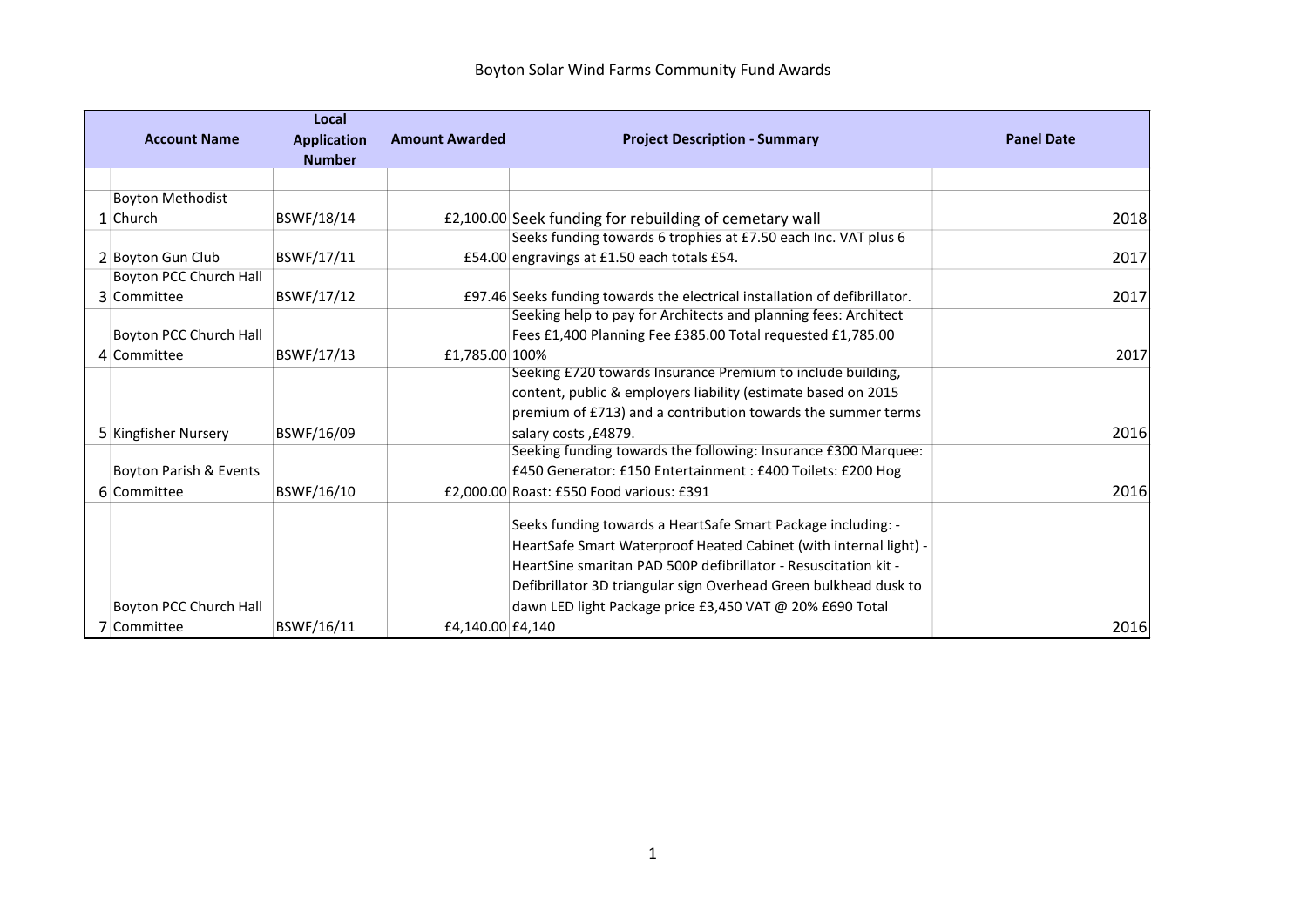|  |                                |            | Seeks funding towards:- Hire of Parish Hall 12 hires @ £11.00        |      |
|--|--------------------------------|------------|----------------------------------------------------------------------|------|
|  |                                |            | each £132.00 Additional hires of Parish Hall 2 @ £11.00 each         |      |
|  |                                |            | £22.00 Hire of Chapel Schoolroom 12 hires @ £11.00 each              |      |
|  |                                |            | £132.00 Additional hires of Chapel Schoolroom 2 @ £11.00 each        |      |
|  |                                |            | £22.00 Monthly rental cost of line and wifi for Parish Hall @ £30    |      |
|  |                                |            | per month £360.00 Monthly rental cost of line and wifi for Chapel    |      |
|  |                                |            | School room @ £30 per month £360.00 Printer £60.00 Printer           |      |
|  | <b>Boyton Village Computer</b> |            | sundries (paper & ink) £80.00 Hard drive £70.00 Software             |      |
|  | 8 Skills Exchange              | BSWF/15/06 | packages £80.00 Total requested £1,318.00 100% requested             | 2015 |
|  | Friends Association of         |            | Seeking funds towards the installation of an outdoor multi-          |      |
|  | 9 Boyton School                | BSWF/15/07 | £5,000.00 purpose stage. Total project cost £6,995.00 Requesting 84% | 2015 |
|  |                                |            | Seeking funds towards the purchase of a bouncy castle: Total cost    |      |
|  |                                |            | £1,500.00 Amount requested £1,000.00 Percentage requested            |      |
|  | 10 Boyton Sports Club          | BSWF/15/08 | £66%                                                                 | 2015 |
|  |                                |            |                                                                      |      |
|  |                                |            | Seeks funding towards: Playhouse - £525.00 Upgrade of Felt -         |      |
|  |                                |            | £53.00 Delivery charges - Free Paint/treatment - £41.00 Erection -   |      |
|  | 11 Kingfisher Nursery          | BSWF/14/01 | £717.00 £68.00 Bearers - £30.00 Total cost - £717.00                 | 2014 |
|  |                                |            | Seeks funding towards replacement wooden alley and carpenter         |      |
|  | 12 Boyton Skittle Club         | BSWF/14/02 | £1,100.00 to make it @ £800 and new balls/skittles @ £300.           | 2014 |
|  |                                |            | They would like to purchase a laptop, projector and screen.          |      |
|  | <b>Boyton Methodist</b>        |            | Laptop and bag £369.99 Projector £352.00 Spare bulb £82.17           |      |
|  | 13 Sunday School Room          | BSWF/14/04 | £884.16 Speakers £80.00 Total £884.16                                | 2014 |
|  |                                |            |                                                                      |      |
|  |                                |            | Seeking funds to replace the old worn out seating. 25 x Chairs       |      |
|  |                                |            | with arms @ £32.34 each £808.50 (Funded) 50 x Chairs @ £21.54        |      |
|  |                                |            | each £1077.00 (£134.00 Funded) Total Project £1885.00 Total          |      |
|  | Boyton PCC Church Hall         |            | Requested £943.00 (awarded total project cost amended amount         |      |
|  | 14 Committee                   | BSWF/14/05 | £1,885.00 requested on this record for accounting purposes). 50%     | 2014 |
|  |                                |            |                                                                      |      |
|  |                                |            |                                                                      |      |
|  |                                |            |                                                                      |      |